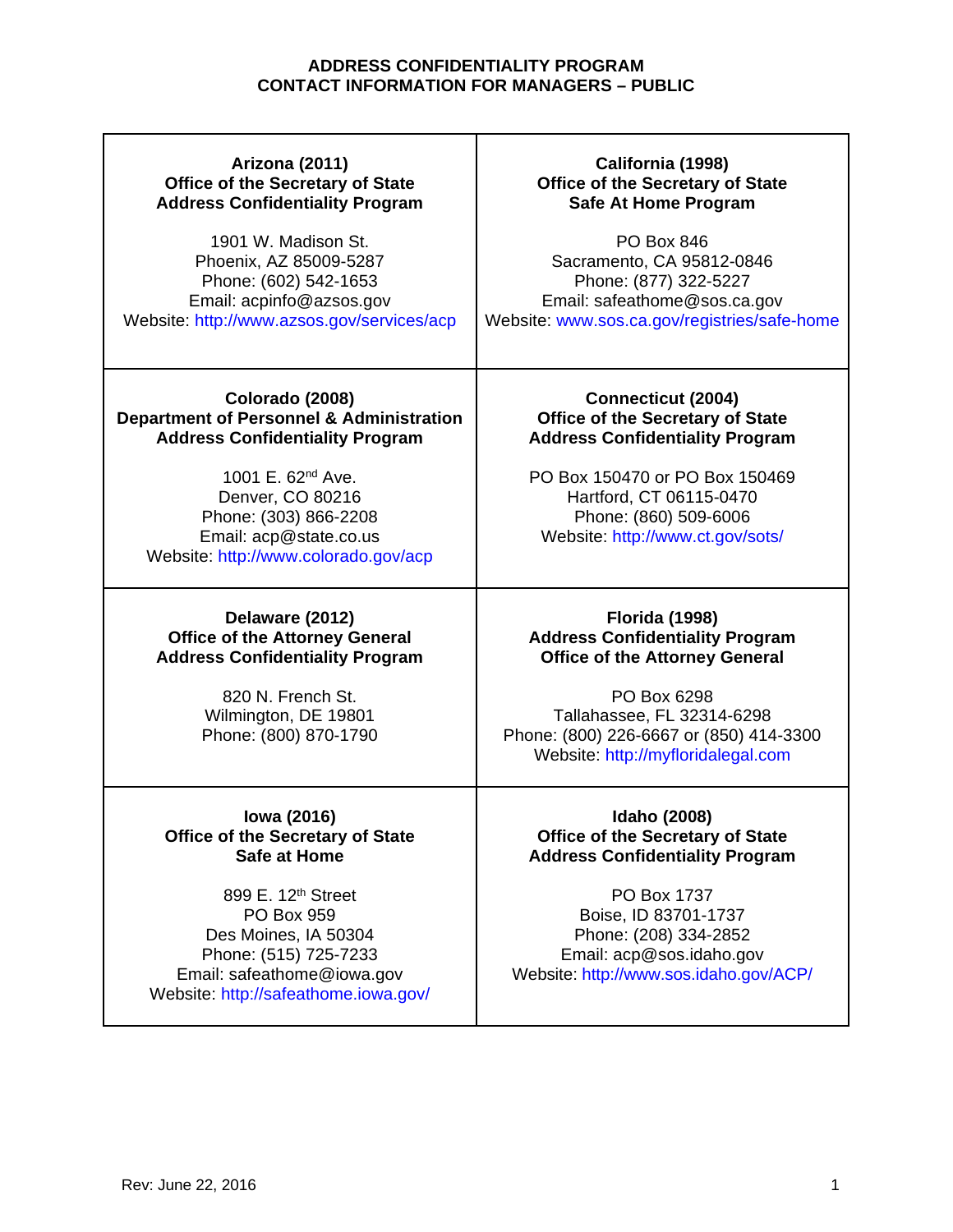## **Indiana (2001) Office of the Attorney General Address Confidentiality Program**

302 West Washington St, 5<sup>th</sup> FL IGCS Indianapolis, IN 46204 Phone: (317) 234-2339 Email: confidential@atg.in.us Website: http://www.in.gov/attorneygeneral/

### **Kentucky (2013) Office of the Secretary of State Address Confidentiality Program**

700 Capital Ave., Suite 152 Frankfort, KY 40601 Phone: (844) 292-KACP (5227) Email: kacp@ky.gov Website: http://sos.ky.gov/elections/ACP/

#### **Maine (2002) Office of the Secretary of State Address Confidentiality Program**

148 Statehouse Station Augusta, ME 04333-0148 Phone: (207) 626-8400 Email: acp.sos@maine.gov Website: http://www.maine.gov/sos/acp/

# **Massachusetts (2001) Office of the Secretary of State**

PO Box 9120 Chelsea, MA 02150-9120 Phone: (866) 723-32333 or (617) 727-3261 Website: http://www.sec.state.ma.us/

## **Kansas (2006) Office of the Secretary of State Safe at Home**

PO Box 798 Topeka, KS 66601-0798 Phone: (785) 296-3806 Email: safeathome@sos.ks.gov Website: http://www.sos.ks.gov/safeathome

## **Louisiana (2006) Office of the Secretary of State Address Confidentiality Program**

PO Box 91301 Baton Rouge, LA 70821 Phone: (225) 925-0900 Email: acp@sos.louisiana.gov Website: http://www.sos.la.gov/ouroffice/

### **Maryland (2006) Office of the Secretary of State Safe at Home**

PO Box 2995 Annapolis, MD 21404 Phone: (800) 633-9657 x3875 Email: safeathome@sos.state.md.us Website: http://www.sos.state.md.us/ACP/

# **Minnesota (2007) Office of the Secretary of State Safe at Home**

PO Box 17370 Saint Paul, MN 55117-0370 Phone: (866) 723-3035 Email: safeathome@state.mn.us Website: http://www.sos.state.mn.us/safe-athome/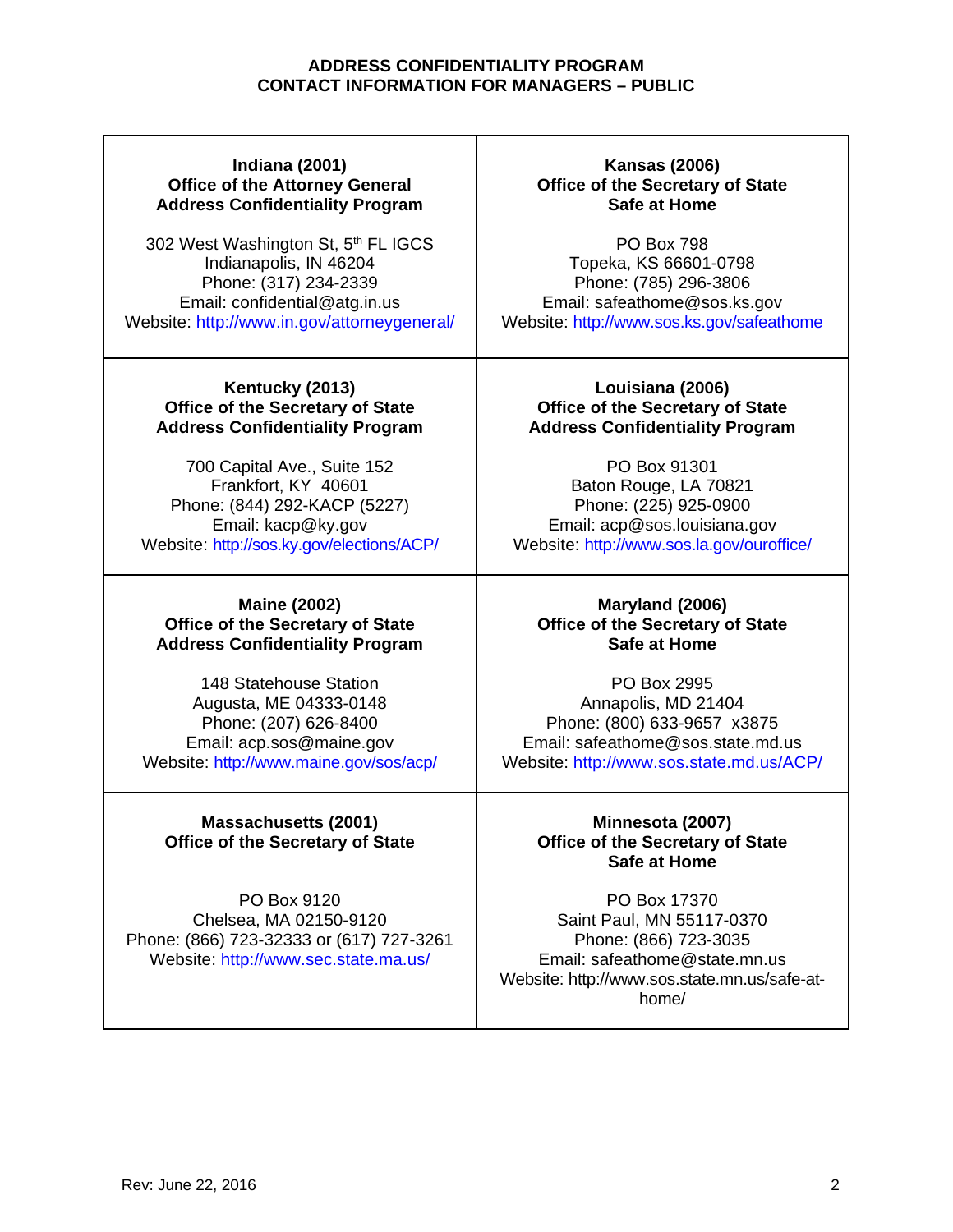#### **Mississippi (2009) Office of the Attorney General Address Confidentiality Program**

PO Box 220 Jackson, MS 39205 Phone: (800) 829-6766 or (601)359-6766 Website: www.ago.state.ms.us/

**Montana (2006) Office of the Attorney General Address Confidentiality Program**

> PO Box 201410 Helena, MT 59620 Phone: (406) 444-3653 Website: https://doj.mt.gov/

#### **Nevada (1997) Office of the Attorney General Confidential Address Program**

PO Box 2743 Carson City, NV 89702-2743 Phone: (775) 684-5707 Email: NVCAP@ag.nv.gov

## **New Jersey (1998) Address Confidentiality Program**

PO Box 207 Trenton, NJ 08625 Phone: (877) 218-9133 Website: http://www.njcbw.org/

**Missouri (2007) Office of the Secretary of State Safe at Home**

PO Box 1409 Jefferson City, MO 65102-1409 Phone: (866) 509-1409 Email: SafeAtHome@sos.mo.gov Website: www.MoSafeAtHome.com

#### **Nebraska (2003) Office of the Secretary of State Address Confidentiality Program**

PO Box 98921 Lincoln, NE 68509 Phone: (866) 227-6327 or (402) 471-3568 Email: acp.sos@nebraska.gov Website: http://www.sos.ne.gov/

#### **New Hampshire (2001) Office of the Attorney General Address Confidentiality Program**

33 Capital St. Concord, NH 03301-6397 Phone: (603) 271-3658 or (800) 735-2964 Website: http://doj.nh.gov/victim-assistance/

### **New Mexico (2007) Office of the Secretary of State Confidential Address Program**

325 Don Gaspar, Suite 300 Santa Fe, NM 87501 Phone: (800) 477-3632 Email: cap.sos@state.nm.us Website: http://www.sos.state.nm.us/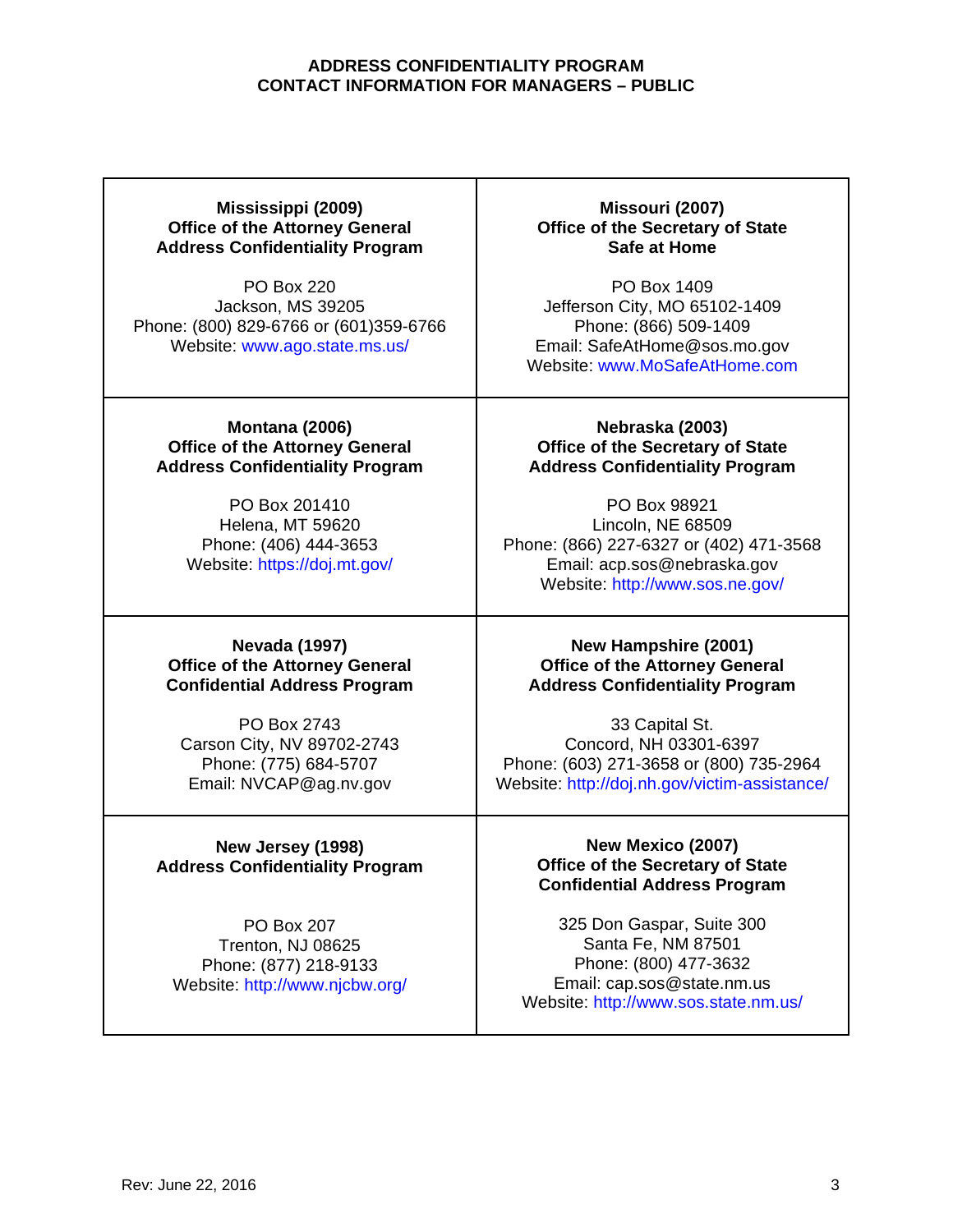## **New York (2012) NYS Department of State Address Confidentiality Program**

PO Box 1110 Albany, New York 12201-1110 Phone: (518) 474-7306 Toll-free: (855) 350-4595 Email: ACP@dos.ny.gov Website: http://www.dos.ny.gov/acp/

**Ohio Office of the Secretary of State**

**Program Start Date: September 8, 2016**

## **North Carolina (2002) Department of Justice Office of the Attorney General Address Confidentiality Program**

9099 Mail Service Center Raleigh, NC 27699-9099 Phone: (919) 716-6785 Email: acp@ncdoj.gov Website: http://www.ncdoj.gov/acp

### **Oklahoma (2002) Office of the Attorney General Address Confidentiality Program**

PO Box 60189 Oklahoma City, OK 73146-0189 Phone: (405) 557-1700 Website: http://ok.gov/oag/Public\_Safety/Victim\_Services/ Address\_Confidentiality\_Program.html

### **Oregon (2006) Department of Justice Address Confidentiality Program**

PO Box 1108 Salem, OR 97308 Phone: (888) 559-9090 Email: acp@doj.state.or.us Website: http://www.doj.state.or.us/victims/

#### **Texas (2008) Office of the Attorney General Address Confidentiality Program**

PO Box 12199 MC069 Austin, TX 78711-2199 Phone: (888) 832-2322 Email: crimevictims@oag.state.tx.us Website: https://www.texasattorneygeneral. gov/victims/acp.shtml

### **Pennsylvania (2005) Office of the Victim Advocate Address Confidentiality Program**

1101 S. Front St., Ste 5200 Harrisburg, PA 17105 Phone: (800) 563-6399 Website: www.paacp.state.pa.us

**Vermont (2000) Office of the Secretary of State Safe at Home**

PO Box 1568 Montpelier, VT 05601-1568 Phone: (802) 828-0586 Email: safeathome@sec.state.vt.us Website: http://www.sec.state.vt.us/